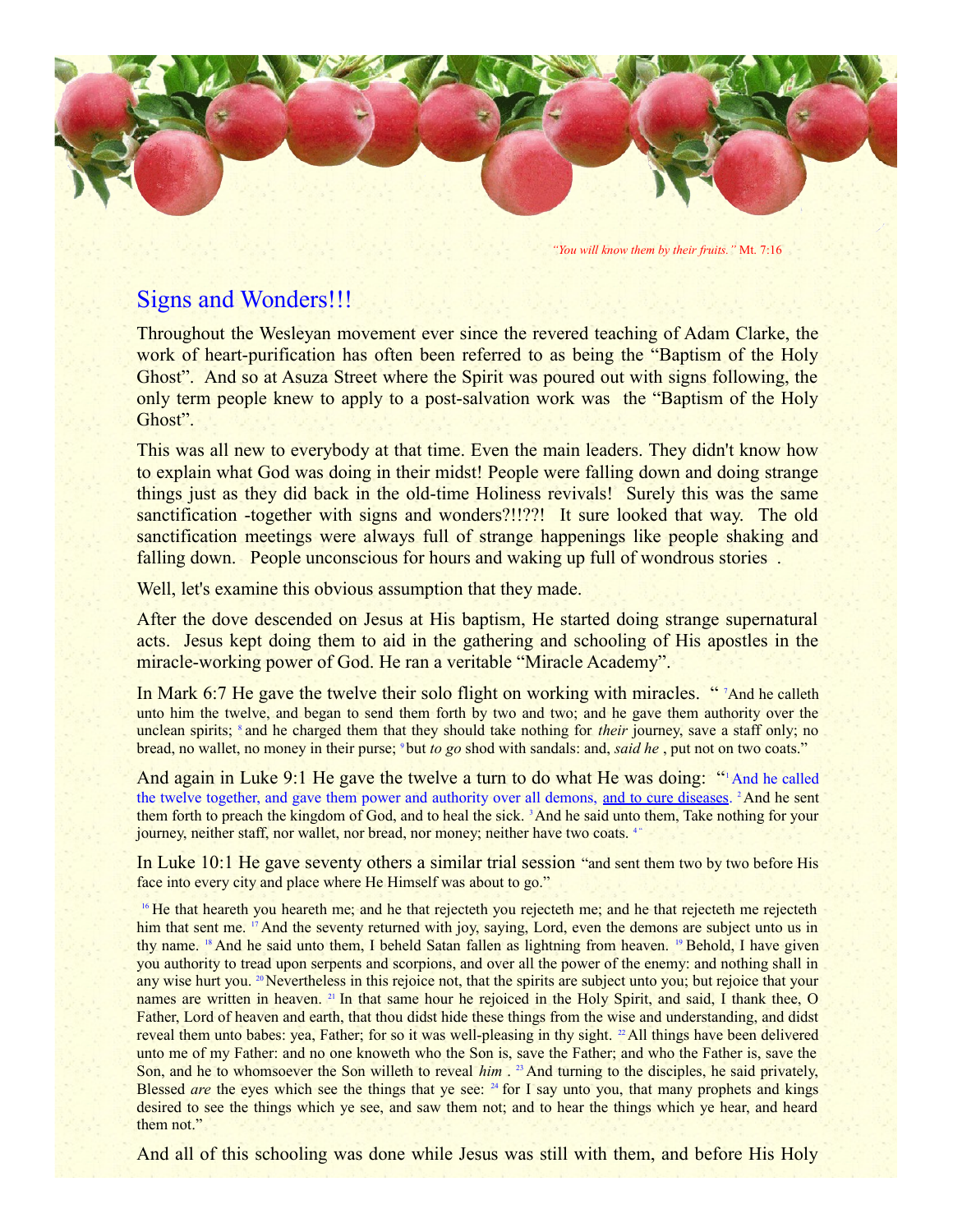Spirit was poured out in the Upper Room. "Authority over all the power of the enemy" (verse 19 above) just about summarizes what people get when they are filled with the Spirit, doesn't it?

- Power over Demons shows that God rightfully rules hearts. Other powers are mere infections.
- Power to preach the gospel to humble and convict hearts
- Power to tread on serpents to show that He rules the natural world
- Tongues so that the ignorant can pray what is on their hearts -and make the lost wonder
- Prophecy to expose the secret things of the heart

And of course, this power is available, not just to the lost, but within your own life. It is an abundant power that creates faith in an unseen God -for yourself, for other believers, and those who are still lost.

So this power is given to light the road to Life. Sometimes, newly saved believers have this power, and soon go forth and bring all their properly astonished family and friends to the Lord.



### *The Birth of Pentecostalism*

#### *Charles F. Parham*

 "This man is credited by most as being at the spear point of the modern Pentecostal outpouring. On January 1, 1901, Parham and his students at the Topeka Bible College were praying in a Watch Night service. In the weeks previous to the service, they had been studying the Book of Acts and had come to the conclusion that the common denominator each time the Holy Spirit came upon people was the gift of speaking in tongues. One student at this Watch Night service felt the faith to be prayed for to receive complete sanctification and this unknown "gift of tongues". Parham and the students prayed, and "the fire" fell. In the ensuing days and weeks, Parham and his other students received "their Baptism" and the gift of tongues. Later, Parham's Bible School migrated to Texas, where it would enroll its most famous graduate

#### *William J. Seymour*

 Seymour is, without doubt, the single most-recognized name associated with the beginnings of the Twentieth-Century outpouring of the Holy Spirit. This son of slaves grew up to be a preacher with an overwhelming desire for "more of God." Coming to the conclusion that Parham's teaching about the Holy Spirit and speaking in tongues was indeed Biblical, Seymour sought admission to Parham's Bible school in Texas. Whether because of Parham's own personal prejudices (possible) or the prevailing Jim Crow laws in the American South, Seymour, a black man, was admitted to the school with the stipulation that he had to listen to lectures while seated outside the classroom, so as not to mix with the white students. Even though he did not immediately receive the experience of speaking in tongues, Seymour was in complete agreement with Parham's teaching (on the Baptism in the Holy Spirit in its interpretation as the Holy Spirit and Fire which burns all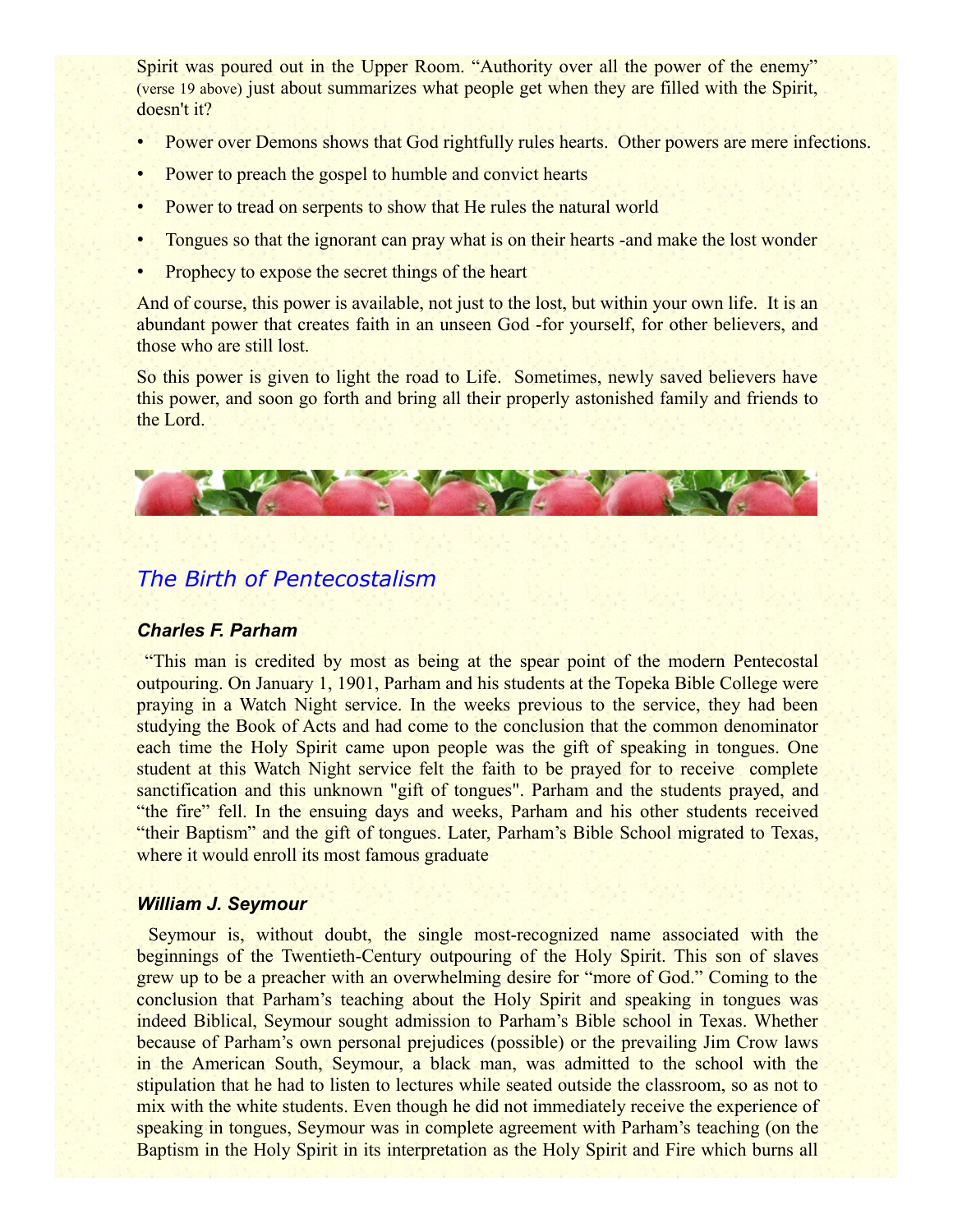dross away to usher in completed sanctification. This is the Wesleyan view since this "being filled with the Spirit" as we understand is not generally happening among them.); the two men even preached together in some black churches.

Called in 1906 to preach a series of meetings in Los Angeles, Seymour arrived and taught his new doctrine (of the old-fashioned sanctification enhanced with the daring new tongues)—only to be given the left boot of fellowship. Locked out by the church which had invited him, Seymour was offered refuge in the home of a kindly Christian couple on Bonnie Brae Street. Seymour shared and prayed, fasted, worshiped and sought God with this family and a few others. Not many days later, first one, then another seeker, then finally Seymour himself received the sanctifying Holy Spirit with "the evidence of speaking in tongues." Soon the home was too small to host all who came to seek God and "receive their Pentecost." The meetings were then moved to the humble facility at Azusa Street where they were led by this humble man of God. The work brought spiritually hungry Christians from all over the world, and from Azusa Street the word spread back through the nations as the people returned home and as men and women were sent out from this daring sanctified "Mother Church of Pentecost".

Almost as astounding (for its time) as the powerful manifestations of the Holy Spirit in these meetings (which went on day and night for years) was the mixed-race, mixed-gender altar worker team that ministered to sinners, supplicants, and seekers in every meeting. Into these meetings one day in February 1907 came a pastor-evangelist from Chicago.

#### *William H. Durham*

Durham, a Baptist, was pastoring the North Avenue Mission in Chicago. Azusa Street workers arrived in his area preaching the Baptism in the Holy Spirit (completed sanctification) with the "evidence of speaking in tongues." Once Durham accepted the truth of the teaching, he sought the sanctifying Baptism diligently, but did not receive it, so he determined to make a pilgrimage to Los Angeles to see the work for himself and to receive this strange new gift of power from on high.

Sanctification is the word used to describe the process by which God makes Christian men and women holy; that is, like God Himself. The teaching of entire (completed) sanctification was central to the ministries of John and Charles Wesley in the 18th Century, and developed by their spiritual descendants (which includes the Methodist Church through its first century, and that denomination's many spin-offs, including the Salvation Army, the American Holiness Movement in the 19th Century, the Church of the Nazarene, the Church of God, the Church of God in Christ, the Pentecostal Holiness Church, and other denominations too numerous to mention).

The integration of this doctrine into a practical whole -and then diligently preaching it far and wide was the unique contribution of the Wesleys to the Church. With its very personal message, it took root and flourished (first in England and then later-) in rugged, individualistic post-Revolutionary War America, and went to the frontier west in the hearts of the famous and indefatigable circuit-riding Methodist preachers. Along with salvation preached from rustic pulpits, in brush arbors, and in camp meetings, completed sanctification was preached —the total removal of indwelling (original) sin (sinfulness, sinwardness, propensity towards temptation and following its bewitching siren call) -as distinct from the acts of sin that have already been forgiven in salvation) by a distinct work of grace. Thus the teaching of entire (completed) sanctification became very much a part of the American spiritual landscape.

So, the "entire sanctification holiness people" were those upon whom the Spirit first fell in those early years of the Twentieth Century, and those through whom the message and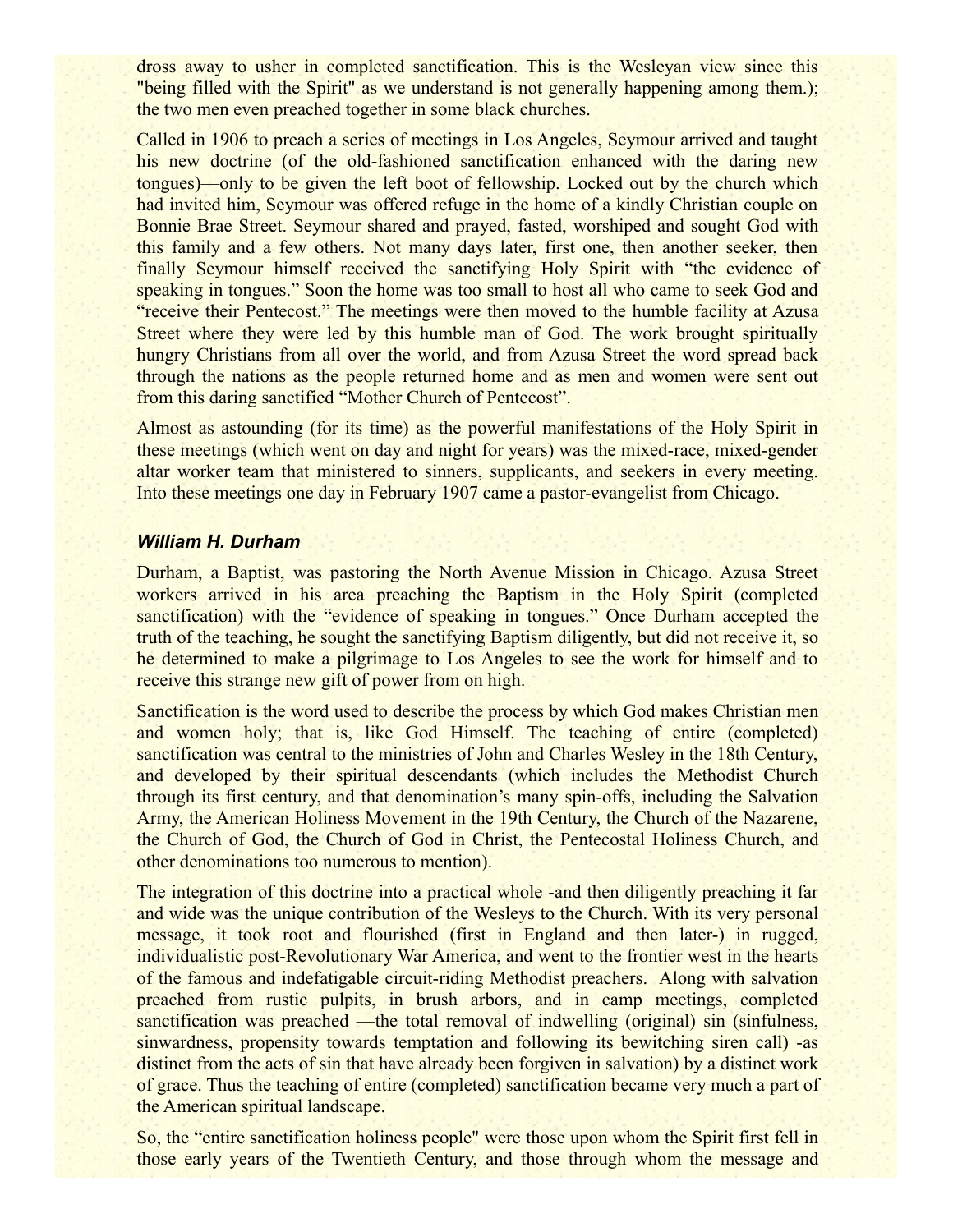blessing (of the Holy Spirit) were spread. Like the women at Jesus' tomb, they were the first ones to bear witness to this wondrous, powerful, End-Time work of God.

It is an eye-opener to read an intriguing one-of-a-kind book entitled "The Azusa Street Papers". It contains highly readable, photographically-reproduced, tabloid-sized reprints of "The Apostolic Faith", the publication of the Apostolic Faith Gospel Mission (a.k.a. the Azusa Street Mission) for the period September 1906 through May 1908. It affords the opportunity to read the words penned by people who were living in the midst of it.

The experience of receiving a pure heart from God as a second definite work of grace in the believer was an almost-universal experience for the tens of thousands touched by God's move at Azusa Street.

Those early Pentecostal saints had a divine certainty in their hearts, based on clear Scripture teaching and their own personal, heart-cleansing experience. The Holy Spirit desired to empower these clean vessels that had already been purified by faith. Laying out the doctrinal statement of the church and the movement, the first issue of The Apostolic Faith, after making its declaration about justification, said:

*Second Work.—Finishing your sanctification is the second work of grace and the last work of foundational grace. This act of God's free grace makes us holy as He is Holy. John 17:15, 17 —'Sanctify them through Thy truth; Thy word is truth.' 1 Thess. 4:3; 1 Thess. 5:23; Heb.13:12; Heb 2:11; Heb 12:14.* 

Sanctification is cleansing to make holy....

Just so there can be no mistake about what is being declared, on the same page, in the very next column, there is a signed article by William J. Seymour entitled "The Precious Atonement." After first stating that there is forgiveness in the atonement, Azusa Street's pastor goes on to declare:

"We receive sanctification through the blood of Jesus. 'Wherefore Jesus also that he might sanctify the people with his own blood, suffered without the gate.' Sanctified *from all original sin*, we become sons of God. 'For both he that sanctifieth (Jesus) and they who are sanctified are all of one: for which cause he is not ashamed to call them brethren.' Heb. 2:11. Then you will not be ashamed to tell men and demons that you are sanctified, and are living a pure and holy life free from sin, a life that gives you power over the world, the flesh, and the devil. The devil does not like that kind of testimony. Through this precious atonement, we have freedom from all sin, though we are living in this old world, we are permitted to sit in heavenly places in Christ Jesus.…

We that are messengers of this precious atonement ought to preach all of it, justification, sanctification, healing, the baptism with the Holy Ghost, and signs following. 'How shall we escape if we neglect so great salvation?' God is now confirming His word by granting signs and wonders to follow the preaching of the full gospel in Los Angeles."

Even more teaching on sanctification appears on the same page, and more appears in two more columns on the next page of the same issue. And that's just the first issue of The Apostolic Faith. I could cite numerous other examples in the other extant issues.

So if this second-blessing sanctification was the standard teaching of Azusa Street and all of its far-flung daughter-works around the world, how is it that within six years' time the vast majority of the movement had thrown the ancient sanctification teaching overboard in favor of something else? In part, the change resulted from the fact that most of the new seekers came from non-holiness backgrounds. They had little understanding of the importance (and nuances) of Wesleyan sanctification. But these—and even a good number claiming to be "holiness people"—were won away by the preaching of William H. Durham (1873-1912) to obtain this far more accessible blessing -not realizing what they were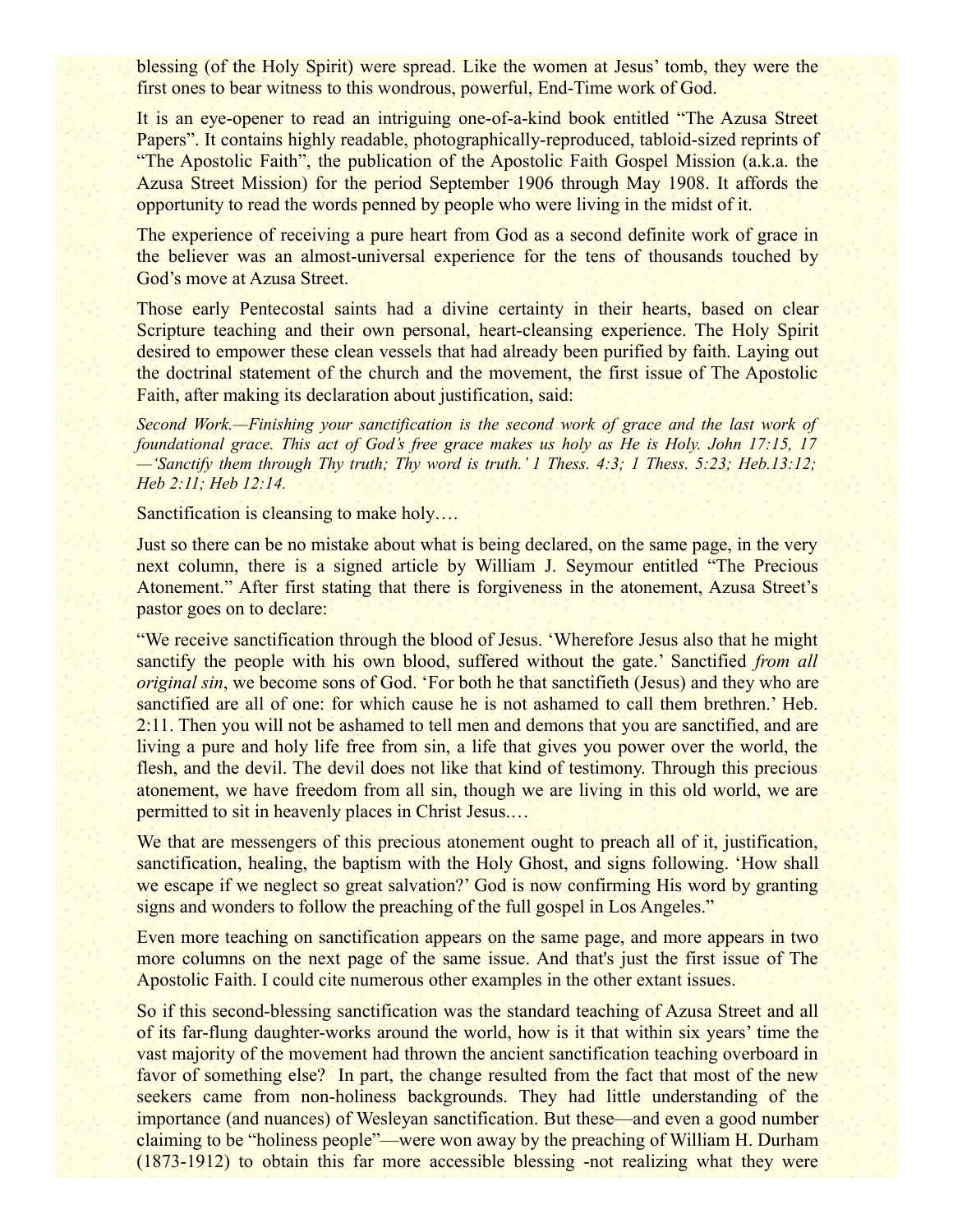doing.

As mentioned earlier, Durham was a powerfully magnetic Chicago-area preacher, who, hearing of the mighty outpouring in Los Angeles, made his way to the humble warehouse on Azusa Street to receive his Holy Ghost baptism. He finally "prayed through" on March 2, 1907. Durham's testimony appears in the February-March 1907 edition of The Apostolic Faith publication, in an article entitled "A Chicago Evangelist's Pentecost." Laying out his spiritual autobiography, as he leads up to recounting his Azusa Street encounter, Durham says,

"Later [i.e., after his salvation] I saw and grasped by faith the truth of sanctification and the Spirit witnessed to my heart that the work was done (or so he boasts...) , and the Holy Ghost wonderfully wrought in my life."

He is, of course, referring to the doctrine of (the inward Spiritual work of) entire sanctification that we have introduced above. He finishes his letter with a powerful testimony to receiving the Holy Spirit at Azusa Street.

Pastor Thomas George Farkas, in his doctoral dissertation on Durham's life and ministry, says,

"Immediately after Durham's "Pentecostal Baptism" at Azusa Street in February, 1907, *he ceased preaching the doctrine of crisis sanctification*: "From the day the Holy Spirit fell on me and filled me I could never preach the second work theory again." He still held to it in theory but could not publicly proclaim it any longer.

*Note: By any previous measure, Durham's experience was not at all the "Pentecostal Baptism". The previous understanding was the work of heart-purification together with an endowment of Spirit power in the Upper Room. So he was so overwhelmed by the latter that he hastily threw out the former. Or so he says. Really he didn't understand or obtain a pure heart at all. If he had, it would have been exceedingly precious to him. Obviously Durham was self-deceived by his own spiritual pride. Edit.*

Indeed, not only was Durham no longer preaching sanctification as a second work, he was busy with his active and ingenious carnal mind formulating a new and distinctive view of sanctification. (In my years counseling seekers, I have often observed people get all enlightened when their active imagination dresses itself up as revelation.) And while he was formulating his doctrine, he was very busy and very successful. In the two years between his 1908 report in The Apostolic Faith and 1910, Durham formed his own ministerial association so that he could provide independent (mail-order?) ministerial credentials from his Chicago church. His meetings were so well attended that his North Avenue Mission became known as the "Azusa Street of the Midwest." And he became almost the de facto leader of the Pentecostal movement when misfortune hit the two other leaders. First, Charles Parham's ministry was attacked with scandal. (Holiness ministers are often vilified by the resisters.) Then one of William Seymour's most-trusted Azusa Street workers, the ministry's editor, made off with the national and international mailing lists for The Apostolic Faith publication, setting up her own publication (with the purloined mailing list—still calling it The Apostolic Faith!!! in Portland, Oregon.

These days she would have been promptly jailed........

 Without the mailing list, no Seymour-authorized copies of the Azusa Street organ went forth any more; and without the continuing spread of news about the sanctifying work, attendance fell off and the famed Los Angeles work fell into decline and then obscurity.

*Note: So you see, the Holiness movement had many members who were not holy at all. Like other churches who have a persistent minority who diligently go through all the motions for years, but are not actually saved, so holiness groups had an even larger portion of their members who say they are "seeking". Perhaps they were seeking. Perhaps not. This one lady certainly found that getting away*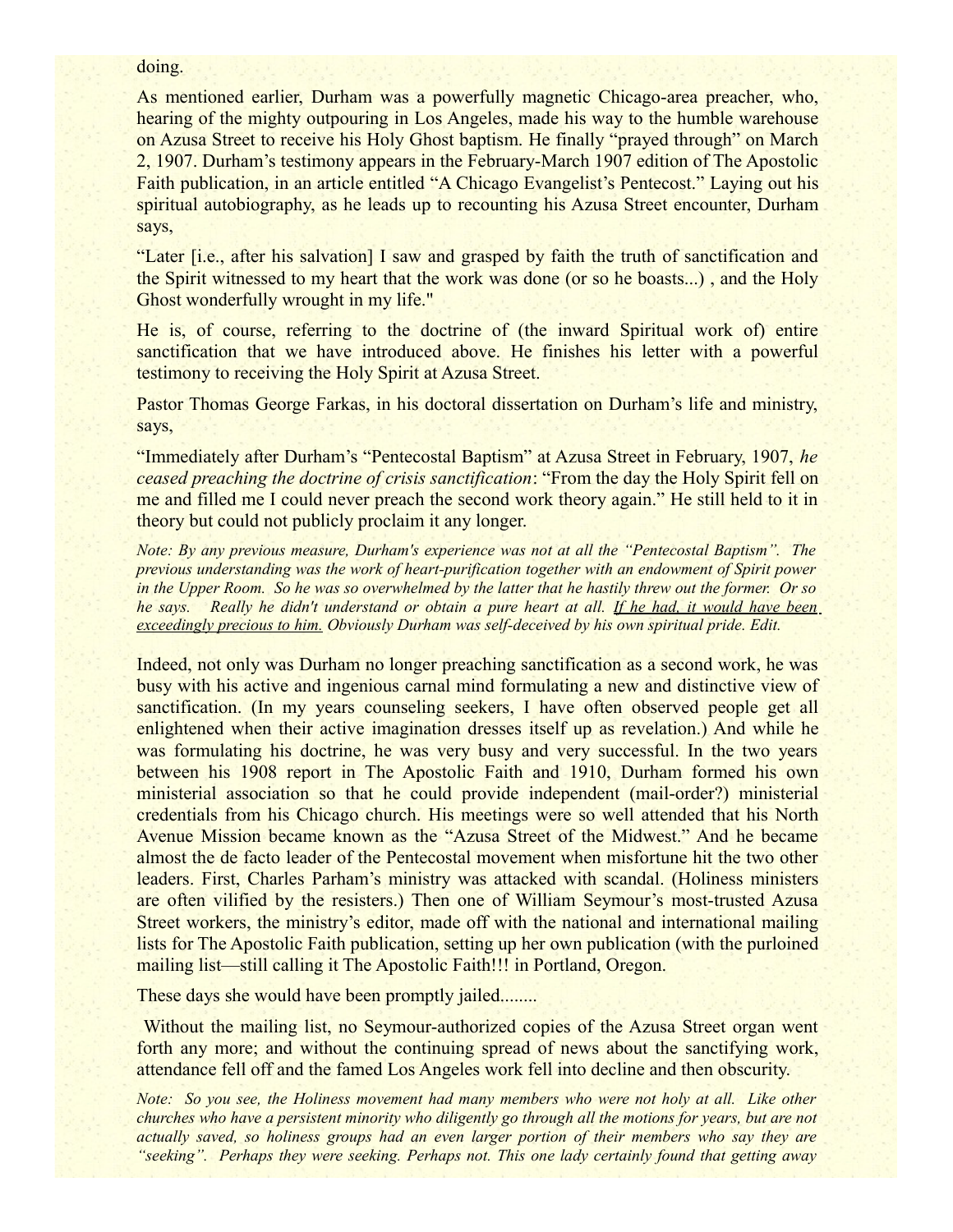*with brazen theft and massive fraud in the very bosom of the movement was a piece of cake!!! Obviously, like many other churchy time-servers she feared neither God nor man. And she never repented of it and so is now paying an endless price for her nefarious deeds. Edit.*

With the light of Parham's and Seymour's of stars suddenly cut off by this pirate, the popular preacher and pulpit prodigy of Chicago by default became the brightest star in the Pentecostal firmament. Seeing his opportunity at a Pentecostal conference in May 1910, he publicly proclaimed his new view of sanctification in a message entitled *"The Finished Work of Calvary.*" The bomb was dropped, creating a furor and firestorm that eventually resulted in the first doctrinal split in the fledgling Pentecostal Movement.

Durham's newly invented teaching quickly gained the name "The Finished Work," and can be summarized in this way:

1. Everything—forgiveness, salvation, new birth, and sanctification come to Christians in the atonement, -the single "finished work" of Christ.

In that finished work, the "old man" was painlessly crucified. Sin and sinfulness were both magically eradicated from the believer's heart. In other words, sanctification was immediate and contemporaneous with regeneration. The Christian received it all at the same time in one easy package.

Note: This is not a new idea. It was thoroughly debunked by Wesley. See Chapter 1:

[http://www.enterhisrest.org/entry\\_directions/the\\_old\\_man\\_part1.pdf](http://www.enterhisrest.org/entry_directions/the_old_man_part1.pdf)

From regeneration this sanctification was progressive, that is, the believer could grow in grace, maturity, and the fruit of the Spirit. (This is only a partial truth. There is painful growth but it is greatly hindered by the flesh.)

Only the Baptism of the Holy Spirit (as Durham understood the phrase) came as a subsequent experience. (So here he is saying right out that all his prior sanctification preaching was just so much blather. He is now out of the closet admitting that he believes not a word of it -and therefore he obviously never did qualify as one for us to take advice from on the subject of sanctification since he never had a clue. Edit)

It seems ludicrous on the face of it that Durham could and did express surprise over the furor caused by his teaching, and yet so he innocently claimed in print:

"I never thought this blessed teaching would cause a division among the real people of God. It had never occurred to me that it would be made a test of fellowship, one way or the other. I simply saw that it was one of the most glorious truths that God…had revealed to man…and proclaimed it without considering what the consequences would be." (This is just about what would expect from a newly Spirit-filled Baptist evangelist. In years past I counseled some of these. They know plenty of faulty seminary gospel, but to stay out of trouble, they need plenty of careful practical coaching from a soul who is expert in the ways of the Spirit. Edit)

This certainly seems to run counter to other things that he wrote, including the following:

"When the truth of the "Finished Work of Christ" was first sounded forth through PENTECOSTAL TESTIMONY, a large number saw what a conflict it would cause. None saw it clearer than the editor who wrote the articles on the subject. How could it be otherwise?

As Durham spread the word through the Pentecostal Testimony, 1910's initial brouhaha and bellicosity burgeoned into battle in 1911. Indeed, Durham referred to the heated controversy as "The Battle of Nineteen Eleven." His attacks on Wesleyan holiness were "stubborn and aggressive," and his writings carried "vituperation," hardly what one would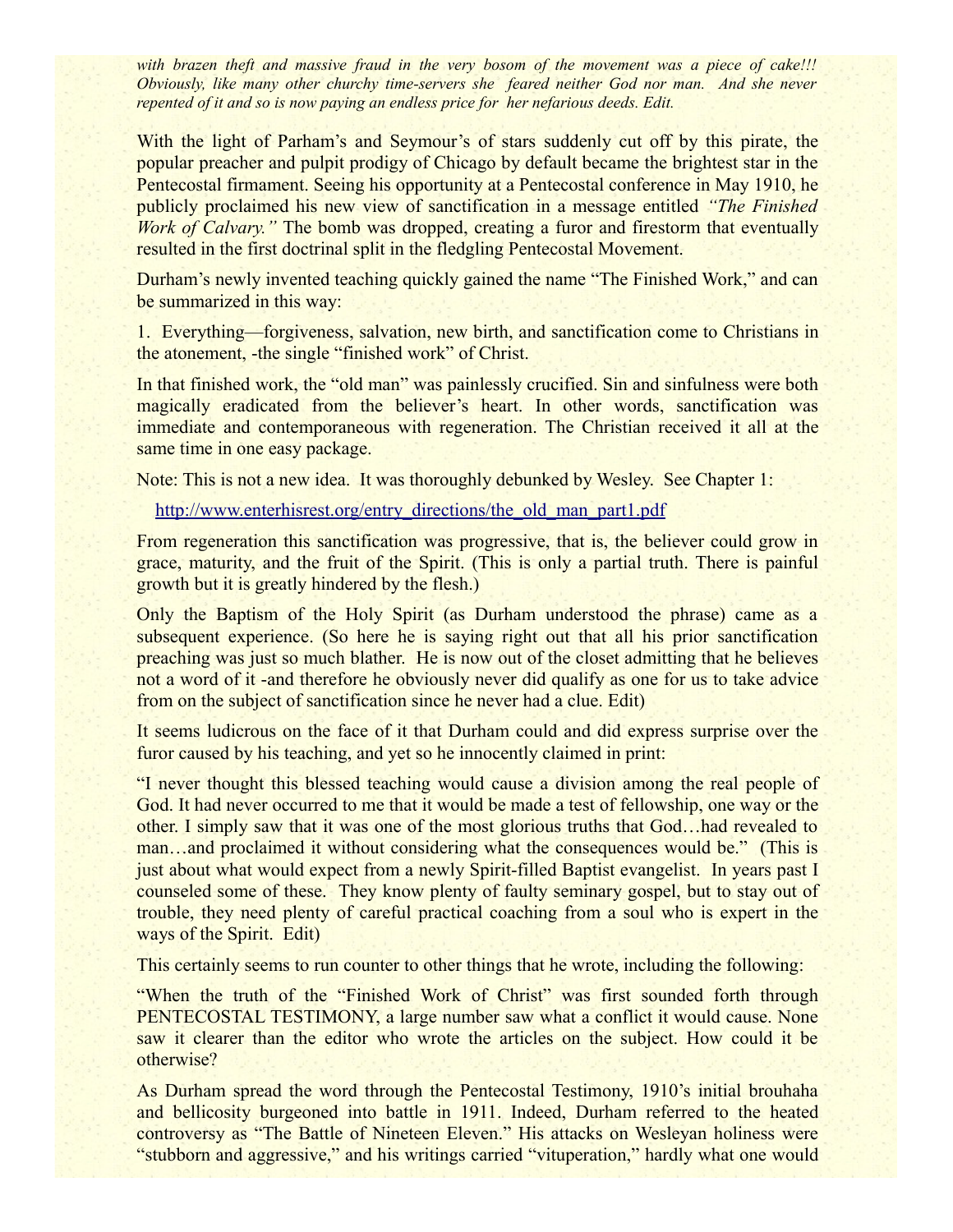expect from a man whose heart was sanctified and full of God's love (as he continued to virtuously claim). In 1911 he hit the road, preaching his doctrine at revivals and camp meetings.

NOTE: Throughout the history of Wesleyan Holiness, there have been a succession of preachers who aggressively opposed it. This is understandable. Just as it is among the lost prior to the work of salvation, one must first be convicted of need. When this conviction is missing, the lost often scorn the notion of an unseen God. They think it must be just a convenient fable! So too do unconvicted Christians often scorn the notion of this "sanctification".

Durham visited Los Angeles in the Spring of 1911. He was turned away from meetings that had been arranged for him at the Upper Room Mission, because that group's pastor learned that Durham intended to teach the totally heretical Finished Work doctrine, and he refused to receive him. William Seymour, however, was away preaching in the East, so Durham turned to the Azusa Street congregation (by this time a very small group) and the people there naively welcomed him. Using Seymour's pulpit, Durham night after night inveighed against crisis sanctification (instead of lifting up the Lord as he was called to do). Though the meetings were well-attended and very successful, the "new doctrine" troubled Seymour's elders, and they summoned Seymour back to Los Angeles to deal with the crisis. Seymour, on his return, asked Durham to stop preaching the Finished Work doctrine at Azusa Street.

It is just here that Durham's arrogance seemed to scale new heights: Durham had the nerve to try to stop Seymour, the man under whose ministry he had received the Baptism in the Holy Spirit, from preaching in his own pulpit!

"Instead of submitting to the pastor of the local assembly, Durham went before the congregation on Sunday morning and asked the people to *vote* (the gall of this visitor!!) on whether they wanted him to continue the work or turn it back to Seymour. Durham said only "ten or less" voted with Seymour.

So, obviously the conviction for heart-purity was still unsolidified in most of them, since most were swayed from their first faith and into one that avoided that narrow and difficult "death-to-self" road.

Feeling that he had no other recourse in the face of Durham's ungrateful and unbecoming conduct (ie: bald-faced usurpation), Seymour padlocked the doors to the Azusa Street Mission on May 2nd. (As he should have sooner) Durham's spin on Seymour's action is an eye-opener:

"…while we were preaching, praying, and seeking God in the Mission, Seymour had been scheming and planning as to how he could get possession of the building"...

Martin ponders the irony of Durham's interpretation of this lockout:

How inappropriate -Seymour accused of "scheming" to regain control of *his own pulpit* after his pastoral authority and building had been boldly usurped!

Durham even managed to drag race into the issue:

"When we came to the Mission Tuesday, we found that Seymour had influenced a few of the officers of the Mission, men of his own color, to stand with him, and they had locked and bolted the door."

Durham rented space elsewhere in Los Angeles and, taking many Azusa Street members and even a few leaders with him, he continued his meetings in town. The meetings were well-attended and much blessing was reported. Durham actually moved his ministry headquarters from Chicago to Los Angeles during this period.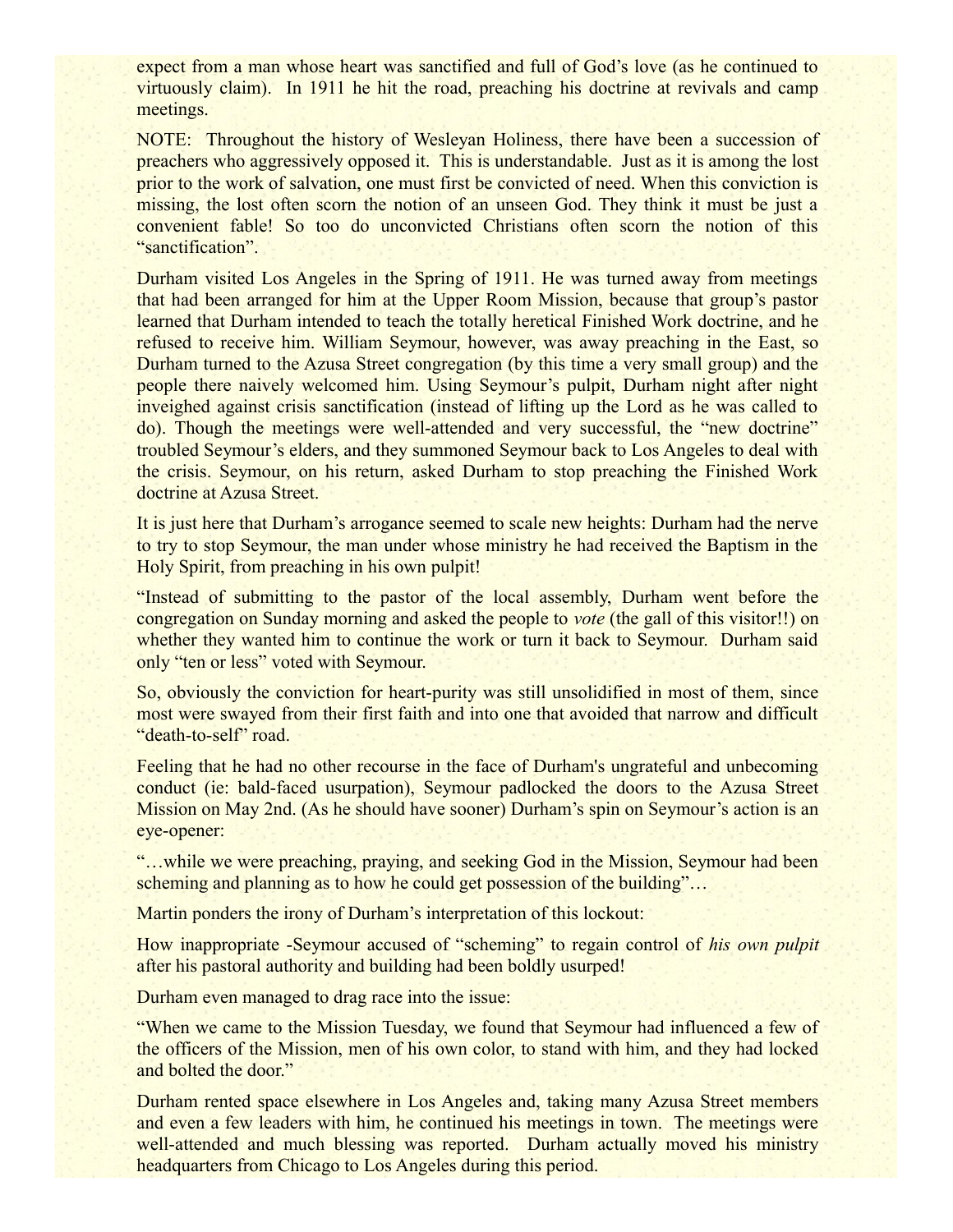But Durham didn't seem to be content to leave injury unaccompanied by insult, so in his Pentecostal Testimony periodical he slandered Seymour and his ministry with public lies:

"…God had shown me the truth concerning him. He does not care in the least for the work of the Lord…the power of God had left him entirely…he was no longer worthy of the confidence and respect of the saints…I have been the last of all the brethren…to give him up, and have always found an excuse for his failures and blunders… The circumstances have forced this most unpleasant duty on me."

In other words, Durham was telling his large readership that Seymour was a washed-up has-been spiritually and ministerially. This is the same William Seymour of whom Durham had gushed only four years earlier:

"Now just a word concerning Bro. Seymour, who is the leader of the movement under God: He is the meekest man I ever met. He walks and talks with God. His power is in his weakness. He seems to be as simple-hearted as a little child, and at the same time is so filled with God that you feel the love and power every time you get near him."

(We do not hear of Seymour any more after he went preaching across the country. Some say he fell into sin. This is unlikely to the extreme. Seymour was a black man, back when the "Christian" Klu Klux Klan was actively working to keep the former slaves from forgetting their place as dutiful sub-humans. "Uppity" blacks like Seymour often disappeared. I lived in the South for a while. Racism was unbelievably vicious even in the 1950's when my Canadian father bought some land in Taylor County Northern Florida. There were no blacks there, because the "Florida Crackers" there would quickly gather a mob and run the hated black invader out. They openly boasted of it to us! Back in 1910 they were not even so kind as this....)

Even some of Durham's staunchest supporters found that the tenor of his anti-secondblessing tirades made them uncomfortable. Frank Bartleman, an itinerant evangelist most remembered by us today as the chronicler of the Azusa Street Revival, found he had reached his limit, though he still admired Durham's public ministry and results.

"I left [Durham's] platform finally, not willing to stand for a spirit of retaliation. I felt I must keep clear of carnal strife and controversy….his word was coming to be almost law in the Pentecostal missions, even as far as the Atlantic Coast. Too much power is unsafe for any one man. The paper he instituted in connection with his work began to take on the nature of a carnal controversy, fighting the old "second work of grace" theory. This, the spirit the Lord showed me He was about to stop."

"Apparently the Lord was showing people in the opposition camp the same thing. The rancor escalated to the point where Pentecostal veteran Charles Parham (who never wavered from his strong support of Wesleyan sanctification -because he had it) weighed into the fray in early January 1912. He laid his life on the line before the Lord when he prayed this abjectly humble prayer of faith:

### *"If this man's doctrine is true, let my life go out to prove it; but if our teaching on a definite grace of sanctification is true, let his life pay the forfeit."*

Of course, Charles knew exactly what he was doing, since he was dwelling in a better dimension of faith. He had to be convinced of it with all his being in order to pray this way. So he was simply asking the Lord with all his being, "Please bring this to an end, Lord!!!" Prevailing prayer is one of the blessings of being fully sanctified -when you ask persistently in fullness of faith -you can be assured that all heaven and earth will eventually move in answer!

In the June 1912 edition of his publication The Apostolic Faith, Parham declared: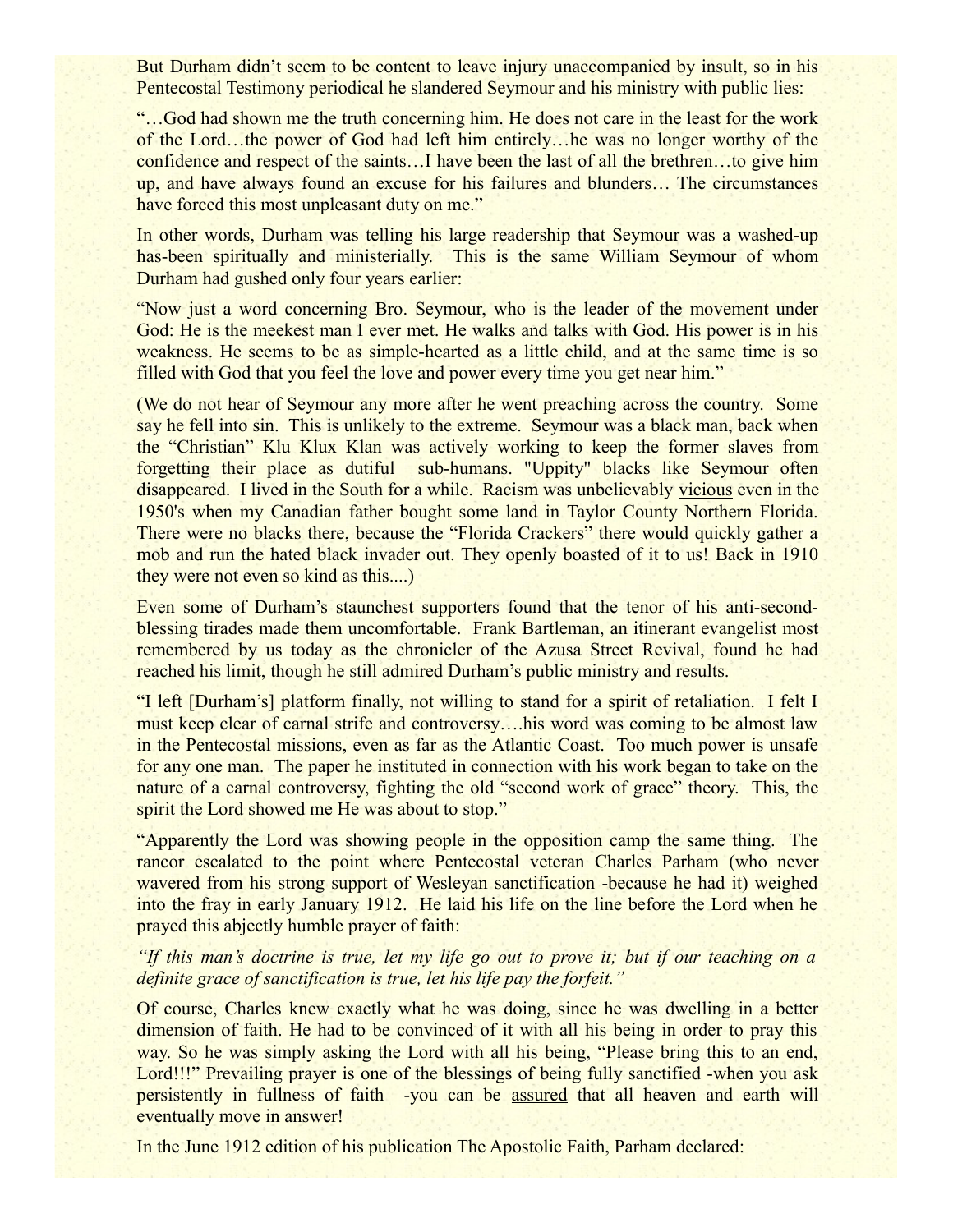"Durham, of Chicago, is now riding blindly to his fall. I want to say as a messenger of God, and the senior preacher of the Movement, that all men who seek leadership in this work and assume the power that alone belongs to the Messenger of the Covenant—the Holy Ghost, will fall…"

So Parham was saying this knowing in faith exactly what was going to happen. He did not know how his prayer would be answered, but he knew full well that it would be answered in full before long. This sort of thing had happened before to those who preached against Holiness..

It must have caught everyone off guard when Durham—in the prime of his life and just short of his fortieth birthday—died suddenly on July 7th of that same year. Says James R. Goff, Jr., one of Parham's biographers, "Parham felt that God had properly answered his prayer." Foes of Durham and his "Finished Work" teaching were sobered, no doubt, but rejoiced because their cause and doctrine was exonerated and vindicated. Durham's (blind) supporters, if they gave the timing of Durham's death any thought at all, didn't admit to seeing anything ominous in it. They gave him a memorial service with glowing eulogies and ample tributes.....

Charles Parham said:

"The diabolical end and purpose of his Satanic majesty, in perpetuating Durhamism on the world, in repudiating sanctification as a definite work of grace, has now clearly been revealed. By seeking to destroy the grace of sanctification he is seeking to efface the only grace of God to make us overcomers, and thereby hinder necessary preparation for Redemption. Let all who have been deceived thereby humble themselves and seek restoration to "this grace wherein we stand" (Romans 5:2), as you cannot receive the real Pentecost (a pure heart, along with signs and wonders such as tongues) on an unsanctified life."

 And what would have happened without Durham's piracy? Well, after a while Charles would have noticed that unsanctified souls were healing the sick, and walking around full of the Spirit even though their hearts were still impure! He would have seen the obvious, despite his natural bias towards saying that a completed sanctification must come first. He would have humbly asked God about it and the Lord would have shown him. And just perhaps the message of holiness would still be taught in Pentecostal churches, so that all these moral failures would not be the norm for us all to endure.

To be fair, all the parties concerned were not quite sure how to relate to this new better access to the Holy Spirit. What is the proper response of a Godly man to uncertainty? He waits. And He keeps on waiting and actively asking the Lord until the Lord provides the required light. Parham seems to have been doing this until the vicious predations of Durham became to great to ignore, even though he still did not understand the role of Holy Spirit and gifts among the unsanctified. Remarkably, the few remaining Holiness believers still don't! Perhaps we can see why Paul spent such effort to reach people who had never heard the gospel before. It is so much easier for people to learn, than it is to unlearn and then learn correctly. People tend to carve their initial beliefs into stone.

Durham's spiritual heirs— the Assemblies of God, the Foursquare Church, and others—all continue to pay tribute to Durham as the spiritual and theological innovator and father of their belief system regarding sanctification. They became more magnanimous toward their second-blessing brethren, and the issue now seems to garner little interest, except perhaps among historians. Now the majority of Pentecostals have never even heard about the way to obtain heart-purity.

*(Durham was a rare kind of deceiver. The garden variety is common, not Durham. See page 11 for some observations regarding this variety.)*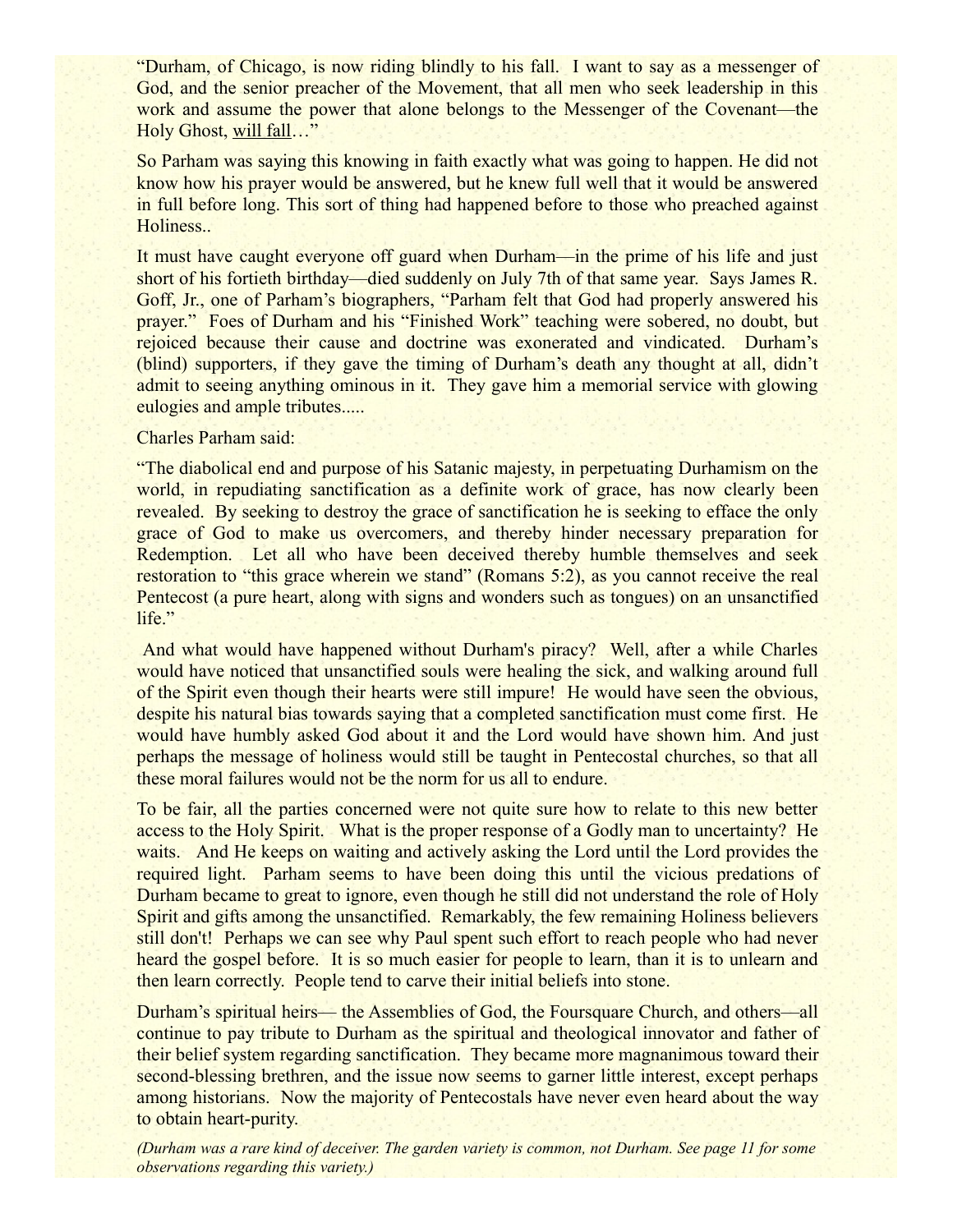### *The Result*

So here we are a full century later. And still heart-purity is missing from the popular church stage. And without heart-purity what do we have? *Obviously,we have institutionalized heart-impurity!*

During the late forties and into the fifties we had the famous "Voice of Healing" movement. Scores of self-proclaimed healing evangelists criss-crossed the world with their healing tents and healing revivals. But what was the final end of the movement? The healing evangelists were not cleansed of their own carnality, and so when fame came with fortune and opportunity, they were turned aside into grossly carnal sins. After their meetings, they would go drinking, or would have affairs. Many became so popular that they started to believe their own wildly inflated advertising. Alexander Dowie was eventually forced by the abundance of fame and miracles to conclude that he was in fact, "Elijah" returned again, as his followers claimed. It was only logical.

A sanctified Dowie would have been too busy praying to listen to such childish chatter, let alone consider it for a moment. But he never had a chance for this. The Holiness message had gone missing....

It cannot denied that some were truly remarkable ministries that were far beyond any easy explanation for their power, but were they Elijah? Well, we will find out when we meet them above....

Again and again even now big ministries rise into prominence and fame and proceed to fall into sin. This happens with such monotonous regularity, that you can almost set your calendar by it by one or another embarrassing scandal.

There is still Earl Paulk (80) of Atlanta, Ga., who has called himself an apostle for years. It has now been proven by DNA testing that his brother's son (Paulk's nephew) and heir to the ministry is actually Paulk's illegitimate son! Some apostle! There were plenty of red faces to go around, as the newspapers testify.

See: <http://www.msnbc.msn.com/id/21888916/>

Of course, he easily explains it away by saying that they were being "human". No doubt they were. But surely as Christians we are called to walk above that!?!? No wonder believers these days get so little respect …

And of course, Todd Bentley proved himself to be "human" also, when he left off raising the dead to utterly destroy the trust of his wife and children by running off with an immoral "Christian" temptress! The new "couple" has been "rehabilitated" by a generous Rick Joyner, along with the miracle-working false prophet Paul Cain who has since been revealed to be a veteran secret sodomite. Will Rick "rehabilitate" Todd's abandoned wife also? How about Todd's thoroughly disillusioned children? Will he "rehabilitate" them also? Will he rehabilitate all those who believed in Todd?

Of course, actual heart-holiness never becomes part of the dynamic because nobody believes in it anymore. Endless easy band-aids suffice.

Meanwhile, it goes on and on.... Of course, we all know better than God since we are nicer than He is. Judgment and expulsion is so very yesterday. It is too nasty for decent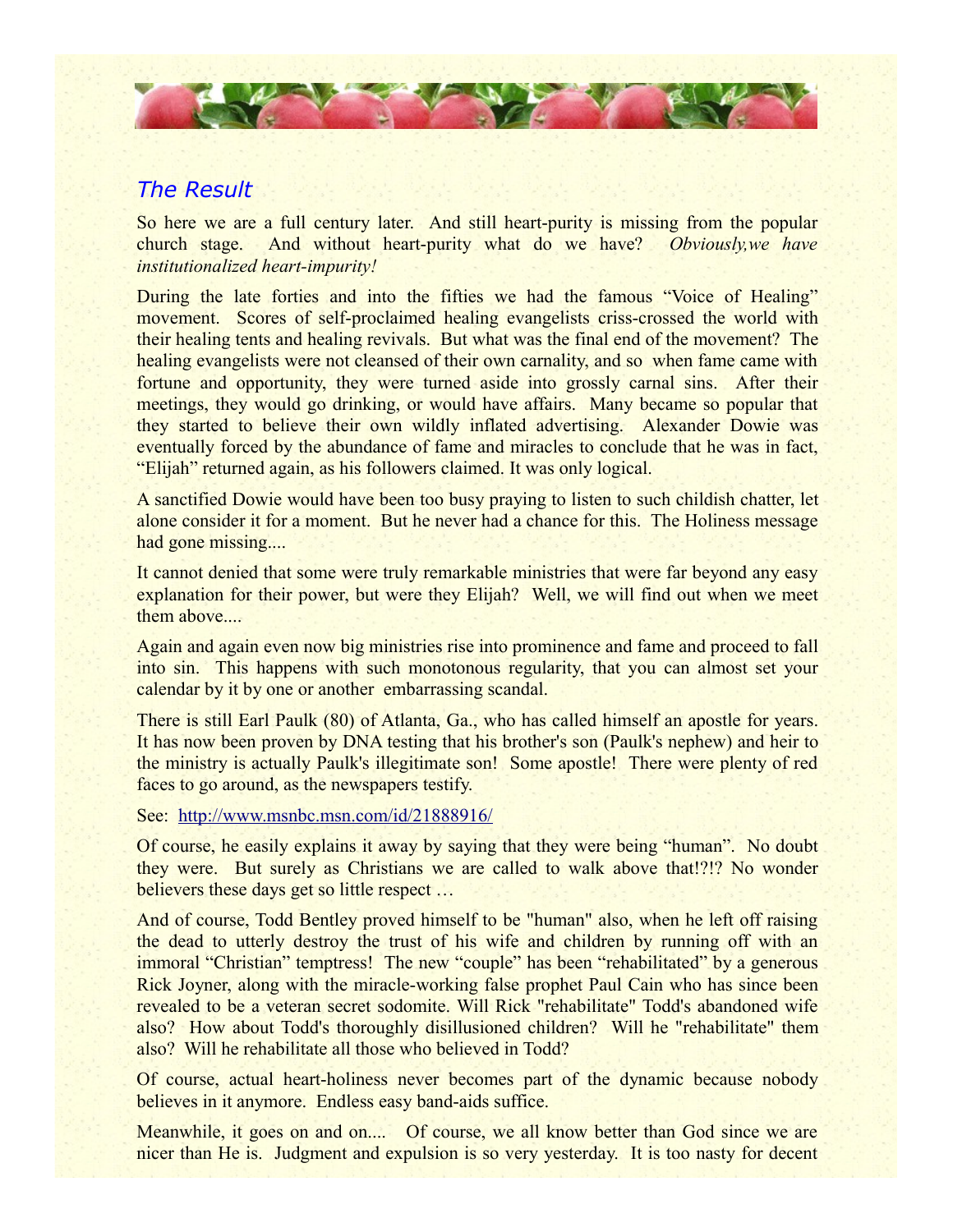people. People would talk...

What was Durham's sin that made him worthy of God's judgment? (See the End Note.) He made all the above abominations possible by reviling true Holiness and purity of heart and exhorting multitudes to follow his example.

#### **The Biblical Standard**

Bible standards of behavior have always stood apart from those of the common crowd. Let's look more closely at those standards:

 "1 It is actually reported that there is sexual immorality among you, and such sexual immorality as is not even named among the Gentiles--that a man has his father's wife! 2 And you are puffed up, and have not rather mourned, that he who has done this deed might be taken away from among you. 3 For I indeed, as absent in body but present in spirit, have already judged (as though I were present) him who has so done this deed. 4 In the name of our Lord Jesus Christ, when you are gathered together, along with my spirit, with the power of our Lord Jesus Christ, 5 deliver such a one to Satan for the destruction of the flesh, that his spirit may be saved in the day of the Lord Jesus. 6 Your glorying is not good. Do you not know that a little leaven leavens the whole lump? 7  $\parallel$  Therefore purge out the old leaven, that you may be a new lump, since you truly are unleavened. For indeed Christ, our Passover, was sacrificed for us.

 8 Therefore let us keep the feast, not with old leaven, nor with the leaven of malice and wickedness, but with the unleavened bread of sincerity and truth. 9  $\P$  I wrote to you in my epistle not to keep company with sexually immoral people. 10 Yet I certainly did not mean with the sexually immoral people of this world, or with the covetous, or extortioners, or idolaters, since then you would need to go out of the world.

 11 But now I have written to you not to keep company with anyone named a brother, who is sexually immoral, or covetous, or an idolater, or a reviler, or a drunkard, or an extortioner--not even to eat with such a person. 12 For what have I to do with judging those also who are outside? Do you not judge those who are inside? 13 But those who are outside God judges. Therefore "put away from yourselves the evil person." (NKJV)



# A letter to Charles H. Parham

From: John G. Lake 103 Roy Street Houston Texas March 24, 1927

To: Brother Charles H. Parham Baxter Springs, Kansas

# *Dear Brother Parham:*

I have been wanting to write to you for a long time, but I have been so very unsettled,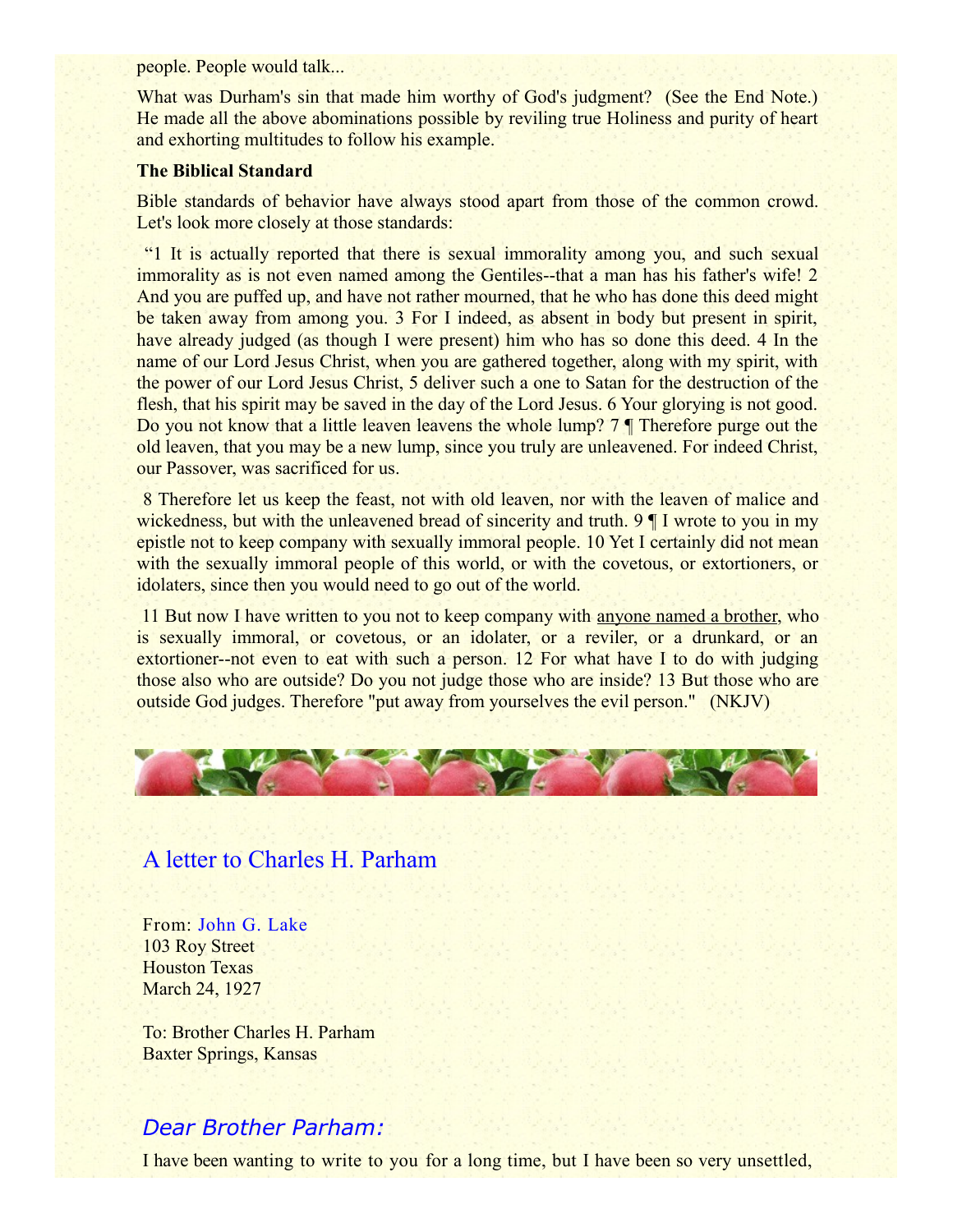and when things around me get unsettled I do not write to anybody until they begin to shape again.

It would be difficult for me to explain to you how or why I am in Houston. A something grew up in my soul that I wanted to see and talk with Carothers, and it kept grinding in me so long that eventually I found myself here. Seeley D. Kinne, Carothers, and sometimes others of the preachers here and myself have been in the habit of getting together for little conferences - just to talk over our own soul state, the condition of the work in general, what God's probable next step may be in the Pentecostal work, and other things of that kind. And out of it all there has grown in me a great desire to have a good conference with yourself.

 Unfortunately, when you and I get together you have so much petty detail to look after that we never get a chance to sit down and converse about anything that amounts to anything. What I am anxious to talk over with you is your vision of the future of the Pentecostal movement and whether or not any of us have sufficient light from God to know what His purpose is for this hour. Personally, I have never felt that you occupied the place in the movement that God intended you to occupy and that your endeavor to sort of father the movement, in some respects, has been rather an effort to keep from being submerged, rather than to lead the hosts of God.

While at San Diego, I was in the habit of meeting with a few of the brethren in Los Angeles, Dr. Kenyon, Cannon, Wallace, myself, and others. We would get together once in awhile and talk things over. We did not discuss just the interests of the Pentecostal movement only, but whether or not there was anything that a group of sane men could do that would be of real value to the Christian institution. The consensus of opinion was that what the Christian world is suffering for more than anything else is a lack of ideal of Christianity. The world does not know what real Christianity is. Pentecost should have exemplified it. In that it has failed, in my judgment, about 93 percent. However, it has done this much. It has demonstrated that there is such a thing as the baptism of the Holy Ghost that men may enter into God if they will. That some have in a slight degree. That none have in an outstanding way that would make their life or revelation comparable with the apostles or the leaders of Christianity in the first centuries. We have rather been an order of cheap evangelism, with a rather cheap evangelistic message that is not worthy, in the high sense, of being called Pentecostal.

Next, my own idea was that if I were going to undertake to do for Christianity the thing that seems to me would be the greatest blessing and present to the world the ideal that it needs, I would like to do through a sort of Bible university that first taught the full-rounded life of Jesus Christ in man. Second, that sent into the world a group of men to give that ideal to the public.

How my own soul has longed to see yourself above every other man measure up in God to the stature of the need of this hour. And while I take my hat off to you and recognize in you a humble servant of God who has labored hard and while you have been an amazing propagandist of the truth God revealed to you, yet brother, like myself and all the others that I see, there has been an utter failure to measure up to the stature of fatherhood in God, that would mark you as the real father and leader of the Pentecostal forces.

Now, brother, I am not scolding, and I am sure that you know my deep love for the men who bear this Gospel and especially for yourself, so that you will be ready to concede my aim is not only to help you, but to help my own soul and the souls of those about us to rise up in God to be and do and give the real Pentecostal life and vision to the world.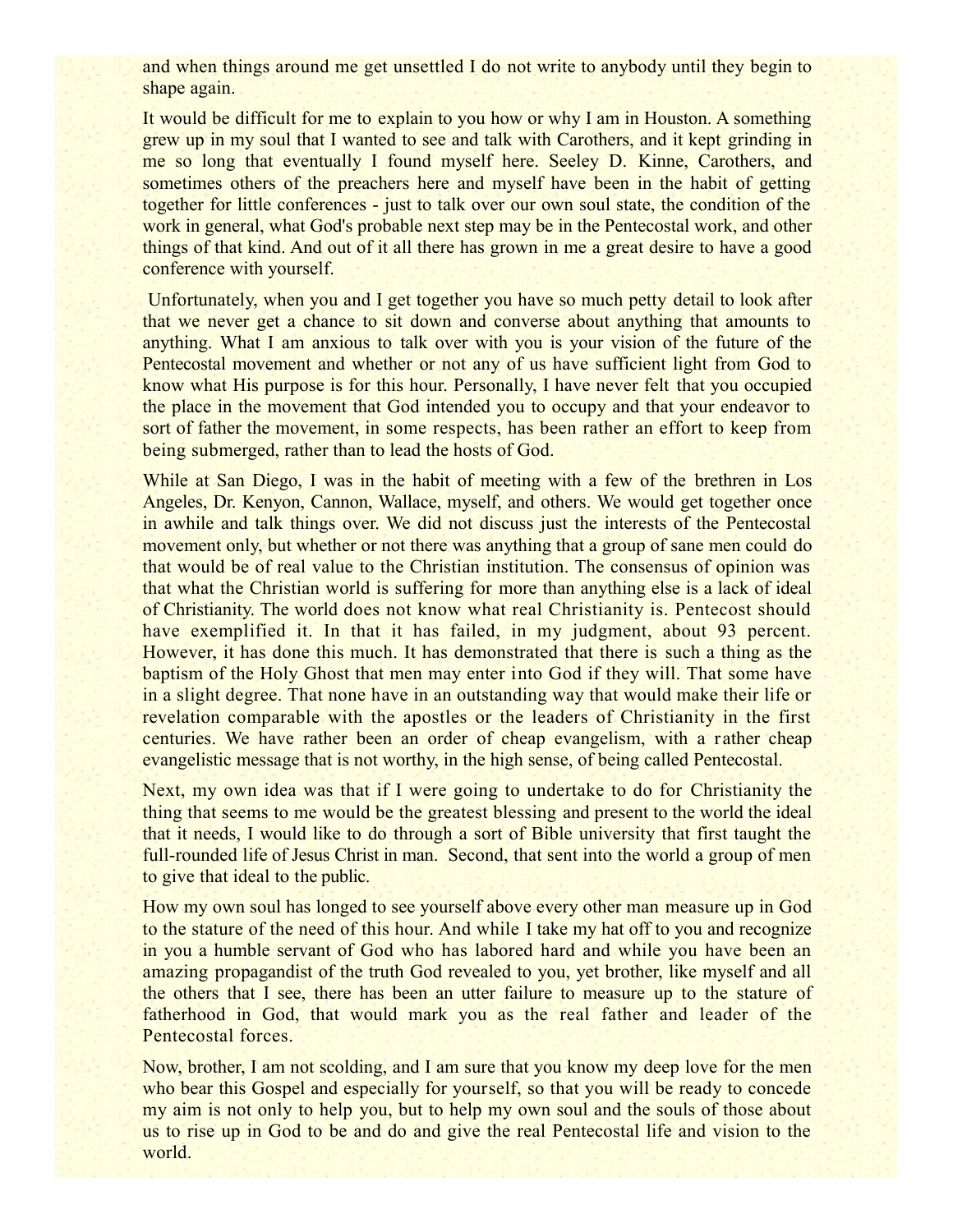Every little man is doing the best he can on a big job. Gaston, the head of the Assemblies of God, is endeavoring to do his best and is doing a fine work in keeping his institution orderly. True, they have drifted clear away from a true scriptural Pentecostal ideal and every day are becoming more and more a little bigoted denomination. The spirit of denominationalism in the Assemblies of God is probably narrower than even in the old churches from which Pentecostal people have been escaping for the last thirty years. (Lake would be referring to the increasingly moribund Holiness churches of the time. See the Ichabod page.) So, as a power to bless mankind and put an ideal before the world such as the scriptures outline and as our soul is longing for, it does not seem to me they are worth discussing or considering.

None of the other divisions of the movement of which I know, except the movement headed by Brother Goss, holds much hope. I see more hope in Goss's division of the movement than in any of the others. There is one thing we will have to concede - and everybody does who is really intimate with their assemblies and with their preachers and that is that they show more genuine spirituality than any other branch of the movement. The mere fact of their emphasis of Jesus, that the other divisions of the movement regard as extreme, has tended to bless them in that it has brought them into close touch with the Lord's life and Spirit.

The great mass of independent churches in the Pentecostal faith have a local status. They are all trying to do something. One of the things we are all compelled to admit is that so far as real Pentecost from God is concerned, it is rapidly dying out in the world. I believe in this connection that your own overemphasis on the question of false manifestation has done much to break down faith in God for all manifestation.

Now a personal word. For about three years I have been in a very broken state of health. About thirty years of awful strenuosity and life lived at a pace and under a pressure that few men in the world have endured for so long, has had its natural effect in me as I suspect in my soul it is having in you. And I simply had to break off and ease up. So for three years it has been a snail's pace. But, brother, the thing has wrought a marvel in me. With the quiet and semi-rest, even though forced upon me, there has come an expanding vision and a profound conviction that somehow, if this is real Pentecost, there must come out of it eventually the thing that Pentecost produced in the early church and that was the real body of Jesus Christ. Not a church but *the* Church; not an organization, but the real organism that we have always recognized; not an ecclesiasticism, nor a dictatorship, nor a bureaucracy; but a group of Holy Ghostbaptized souls in which dwells and through which is manifest, the life of the Lord.

In the New Testament church we see the Church was a "minister of life unto life," and of "death unto death." The same Holy Ghost, through Peter, flashed out like a sword of glory and smote the disease from the lame man at the Beautiful Gate, was the same sword that flashed out of his spirit and sent Ananias and Sapphira to the graveyard. Maybe God has changed His mind. Perhaps the Church of Jesus Christ is not a church anymore - just a mob. Probably Paul was mistaken when he gave us the church outline in the twelfth of Corinthians.

However, I cannot think so; I am rather inclined to feel, brother, that we have been too small for God's uses and purposes in this matter. And one of the objects of my writing this letter is to ask your soul, as the oldest man in this movement and the one whom God honored in the formulation of its first message and the establishment of the school that was first honored with this latter day outpouring, if you have any message for my soul, or any revelation from God along this line? What does the future hold to you; what is the hope of the future? Or are we to simply witness the dying of Pentecost as other lesser revelations of God have come to the world, fluttered and sputtered for a few years,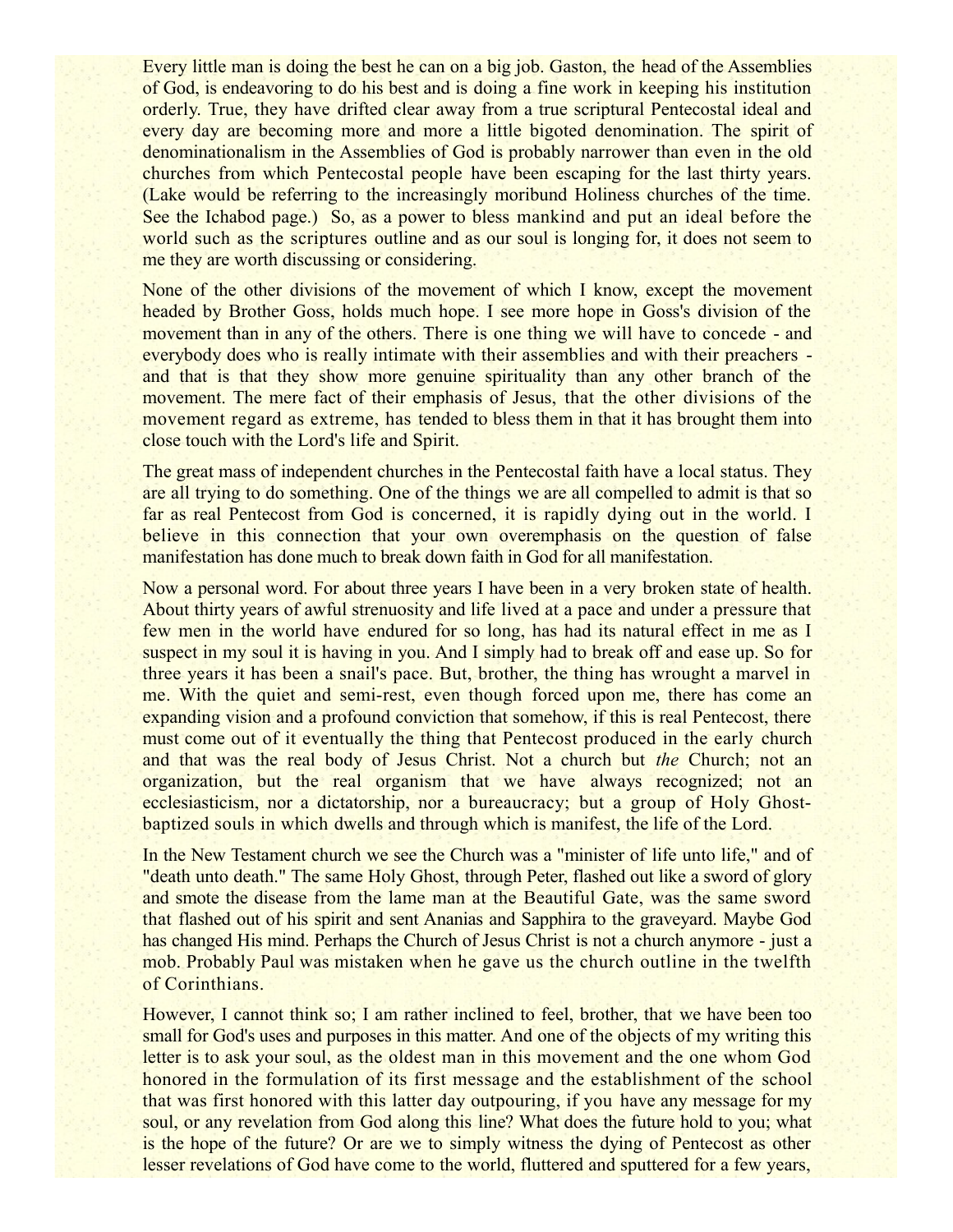and then disappeared?

It seems to me that the test as to whether this is real Pentecost or not is in the fact that if it is, through it must be developed the Church of Jesus Christ. Not only as a scattered, one here and one there, unknown to each other, invisible, unrecognized, and unauthoritative body, whose names are written in heaven, but a Holy Ghost-united, authoritative, and God-controlled and God-directed and God empowered body, through whom God could meet the challenge of Rome and hell and antichrist and every other institution of the devil that the latter days bring forth.

What my soul would give for one real council in God of the now hidden, wearied, discouraged, distracted, heartbroken Pentecostal preachers.

You will be interested to know that Mr. and Mrs. Stanley, who were in your Bible school when the baptism originally fell at Topeka, are members of my congregation here. I recently met another of that group, but have forgotten at this moment who it was.

Now, brother, about Africa. Did you know that Brother Fockler was in Africa this last year and recently went on to Australia? We had word from him recently telling us about his reception at Melbourne, that was very fine. Fockler is a fine evangelist, a man of sane mind, and is one of the growing men in this movement. One of the things, Parham, that is troubling me is that yourself, Fockler, Sinclair, myself, and the hundred others that constituted the original missionaries of this Gospel, are slipping toward the graveyard very rapidly. We are shouting loudly about living until Jesus comes, but one by one our toes are preparing to be grass root extensions. And I have always hoped that before we who saw the first glory and the first sunburst of power passed on, that we would leave behind us something that would at least conserve its history and embody its spirit and continue to bless the world.

The devil has robbed me financially since my breakdown in health, so that now when I am on my feet again and ready to go I am greatly handicapped for lack of resources. You talk of going to Africa. I would like to know definitely if you have plans to that end or are you just "hoping"? I would like to go better than anything else in the world, but unless God would perform a financial miracle it is an impossibility.

Indeed, I am at a loss to know just why I am in Houston. The church at Spokane is crying for my return. By the way, I was there for a week this winter before Christmas. I went from here to pray for an insane woman, who was instantly delivered, and I remained and preached for a week. The church at Portland begs me to come there; the little church at San Diego is moving along. All of them present a better opportunity than Houston. However, in all my life I never saw such distracted, petrified, soul-bound saints as in Houston. The dear little group at Katy are a lovely, godly group. The Richeys are a group of little men with little minds, trying to fill big men's places in life and in the work of God. It is pitiable and laughable to watch the trick monkey stuff. Dad Richey is extremely jealous, insanely so, and this causes him to stoop to such dishonorable little things as no one could believe unless you were on the ground and saw it. It always makes me think of a bantam rooster among a flock of decent-sized chickens. The only thing the bantam can do is strut, and sure dear old Dad is a fine strutter.

Now, Brother, for the finish. What I am interested in is, has God developed in you a sense of fatherhood in this Gospel? Is your little missionary work the fulfillment of your ideal? My soul cannot help but turn to you for an answer. And though in times past your answers have been somewhat childish I cannot help but feel that with increasing years and gray hairs that perhaps God has honored you with the answer to the need of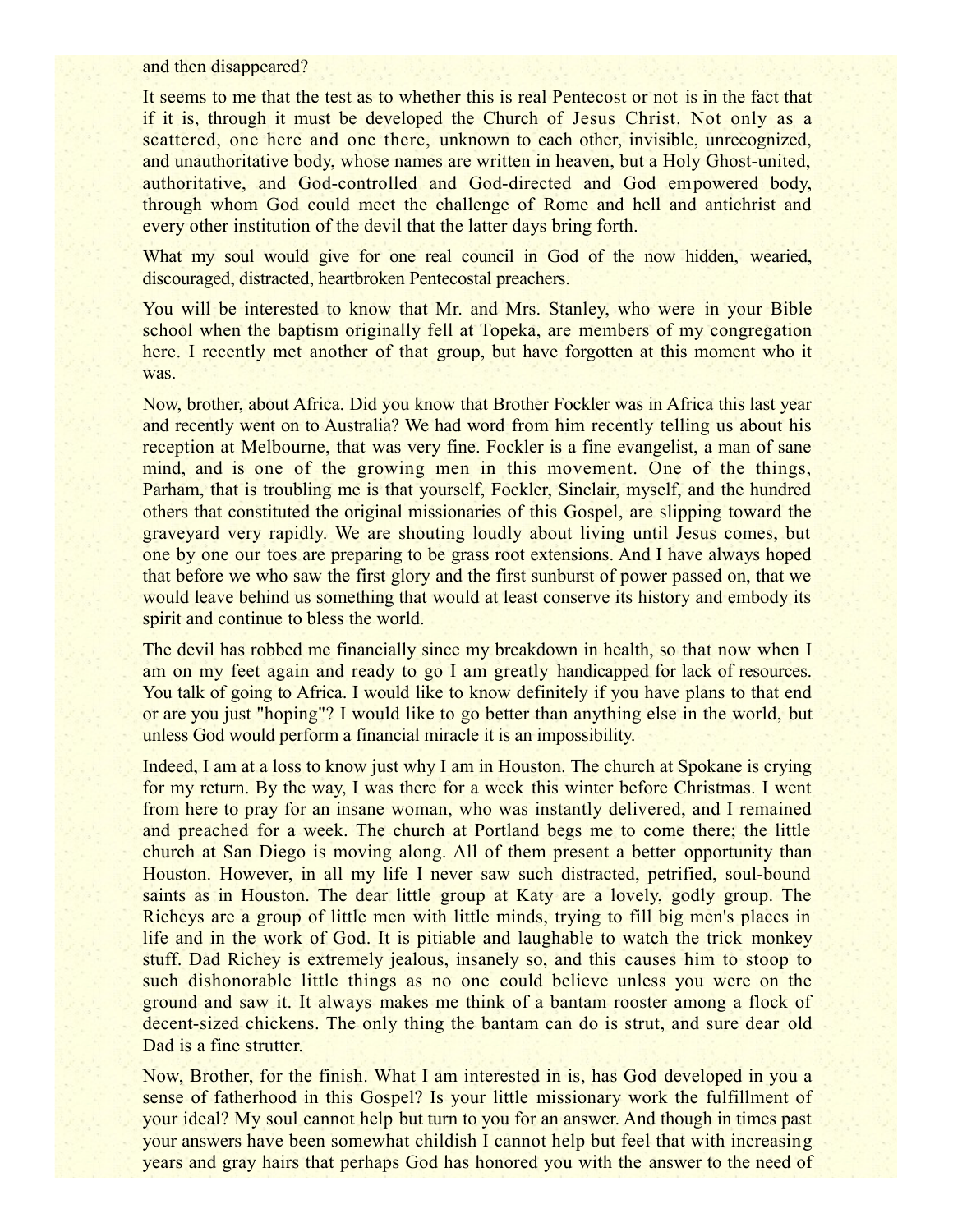this hour as He once honored you with the answer to the need of thirty years ago.

One thing I observe however, is that the truth of the origin of the Pentecostal movement and its origin in your school at Topeka and the fact that you formulated the first Pentecostal message to the world is growing and is daily becoming a better known fact. So that now, even the prejudices of the Assemblies of God cannot submerge that truth and neither can Florence Crawford of Portland, Oregon, get the world to believe any longer that she was the first white woman baptized in the Holy Ghost after Pentecost came. And the people of Los Angeles cannot use it much further for a Los Angeles advertising stunt.

In my spirit I have been troubled about you. The last time I saw you, you were too fat. You were eating too much and manifestly, you were eating more meat than a man of your years can assimilate without producing blood pressure and heart strain. I am not aware that my advice or council ever did any good - that you have paid any more attention to it than I have to yours. However, I do want to assure you, brother, of my deep heartfelt interest and continued prayer for you. I will never forget the man who brought the glorious message of Pentecost and all that it has meant to both hell and heaven in my life.

Dear Parham, it is said here that you are coming to Houston in June for a campmeeting. I would like to know definitely what your plans are in that respect, as we have been planning a campmeeting to begin around May lst and continue straight through the whole summer, and I would like to be able to formulate some idea. It was my hope in this campmeeting to be able to secure the real leaders of the movement for at least a couple of weeks at a time. And yet, I do not want to interfere with any personal plans that you may have.

One of these days I trust God Almighty will get me off of the rocks, at least to that extent that I can send you a respectable offering for your paper, which I prize very much.

Your Brother in Christ, J. G. Lake /Florence Lake

### *My General Observations*

It would be presumptuous to go as far as to "lay blame" for the train wreck that followed Asuza Street. We weren't there, and even those who were would not really know what was going on. And they had no idea of what God's place for being filled with the Spirit versus obtaining His Rest were. As a matter of fact few understand even today, because so few enjoy both or have read this account. And almost all players have limited their views to those of the denomination of their choosing.

Being filled with the Spirit comes right along with salvation if the soul is adequately broken and desperate. But most often churches pick green apples. What do I mean by this? Evangelists are eager to show their worth by keeping the altar rail lined. Endless times I have heard at the end of a service, "Now while the organ softly plays (and the Spirit moves), and every head is bowed, just lift your hand!! Jaysus is telling YOU to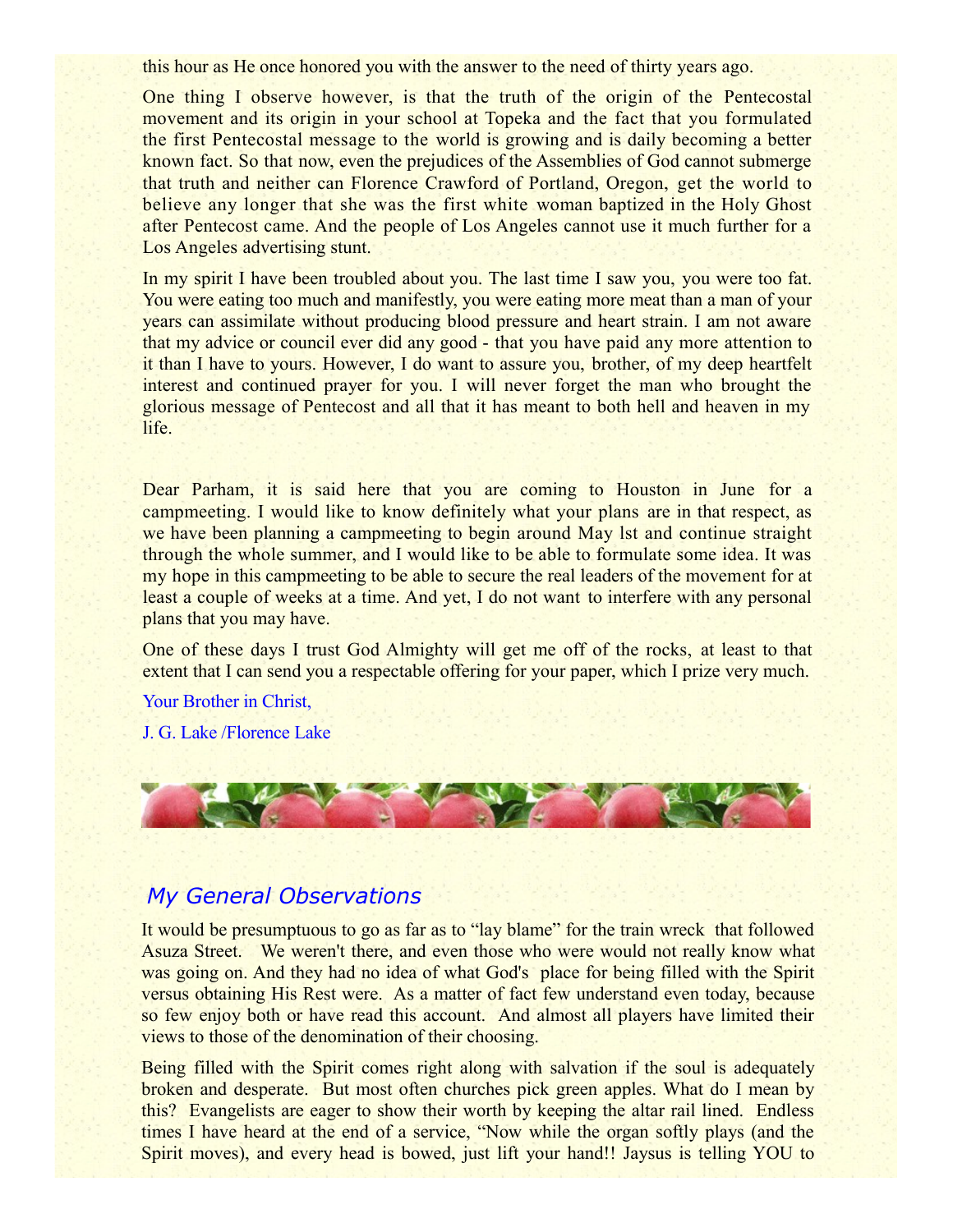come home. Do I see another hand foe Jaysus? Just come down to the altar and give your life to Hium...... Will someone help that one? And that one?"

No thought is given to the fact that they may not be ready.

They are often just in the midst of getting ready, but are being coerced to come NOW while they are still undecided.

Yes, they will come, but so will their remaining doubts and fears come with them. If they were left on the vine until they were desperate, they will come when they are ripe, and then they are likely to have a much more satisfactory experience that includes tongues with signs and wonders following -without any need for further intervention. That's how I came to the Lord. I was really, really ready, and then the Lord appeared to me with His Presence and His audible voice. I was so overwhelmed by His glory that nobody had to talk me through anything -instead all they had to do was help me home since I was so out of it. And I could not speak for three weeks afterwards!

By naturally sharing the Spirit-fire of this over whelming first love, with signs following, I brought many others to the Lord. I was also highly motivated to dig into the Word to establish myself. I did not really need teaching; I needed a constant diet of Bible and fellowship. I carried a tiny pocket Bible with me everywhere, so that when I had a minute to spare, out came the Bible. And all of this just fell into the hands of the fellowship I joined -free gratis.

In contrast, His Rest is only for souls who are already soundly saved. It removes the hidden root cause of your former sins so that you can KEEP your salvation without compromise of any sort. It does not give you anything new. Your salvation is instead taken and placed upon the sure foundation of a clean heart so that it becomes UNSHAKEABLE. With such a foundation no effort is needs to be expended to "Pray for yourself". All your efforts are free to be used for others.

With hindsight we can make some further careful observations:

The flood of Baptists who became "Durhamites" were acting true to form. As you read above, you will see that Baptists have a very long history of breaking away to follow various charismatic leaders.

These Durhamites were after more from God -and they got it using the time-tested but gory methods of direct action.

We can also make observations about the Holiness Movement.

Parham and Seymour, the original Holiness leaders were responsible to continue promoting and disseminating the grace of His Rest. They did this in the only way that made sense to them -by pronouncing that the way into signs and wonders was through a cleansed heart, so that these gifts could be used responsibly to the edification of all without getting puffed up or going off into fanaticism. This makes perfect sense.

Obtaining the gifts is fairly swift and straightforward in comparison to His Rest, and the Durhamites wanted it now without any further delay, so they took direct action to get what they wanted. They needed no "gate-keepers" to keep them away from the exciting signs and wonders!!

If this situation had been allowed more time, it would have easily resolved itself. But carnal impatience and criminal ambition took the day instead. They took over the Asuza Street outreach carnally, and are carnal still. None of the leaders yet knew that being Spirit-filled and entering His Rest are two separate works and people can obtain them as they are ready -in any order. They did not have a long perspective on what God was doing through them. If given more time it would have become obvious that there was no issue